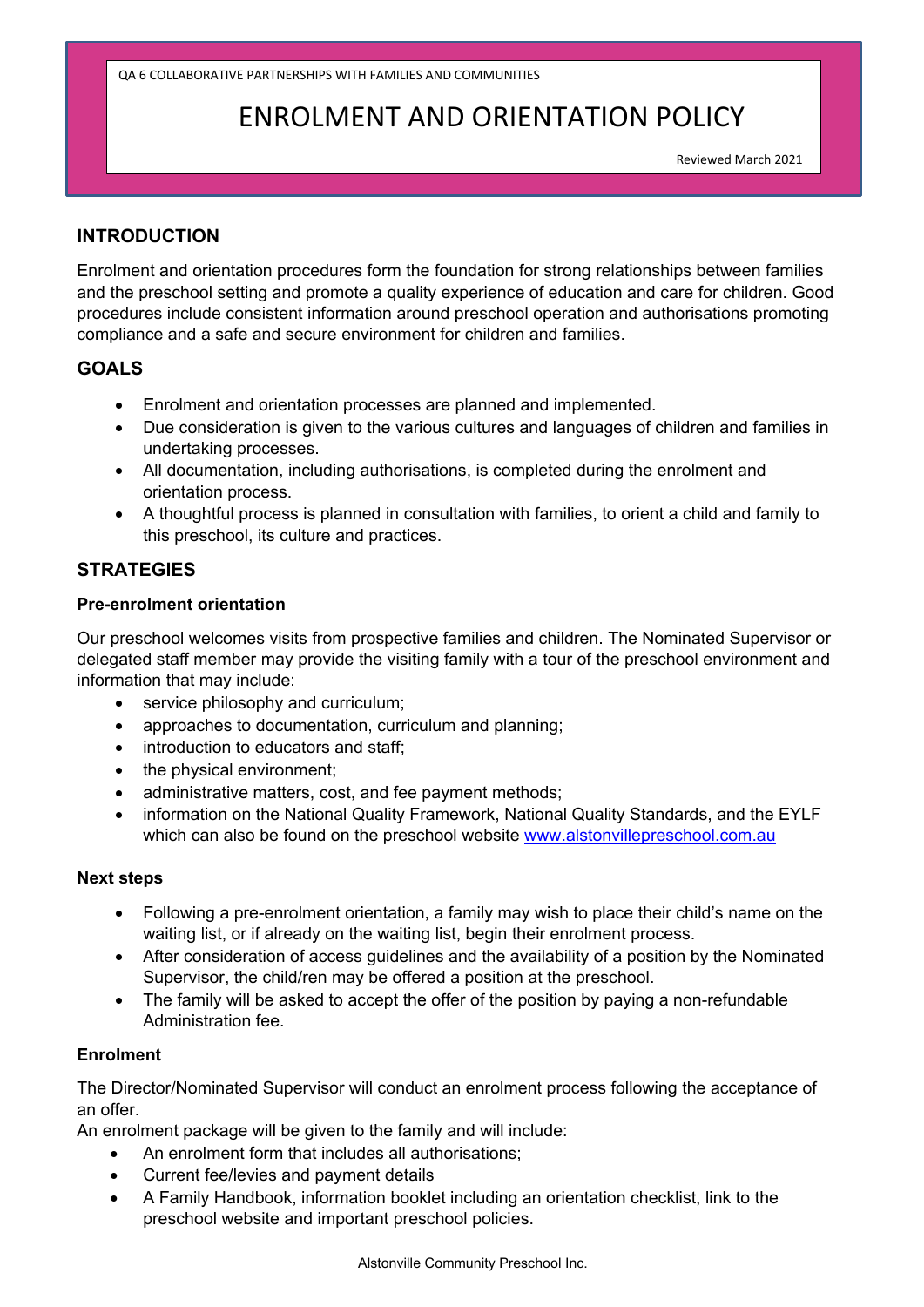A Starting Preschool booklet for each child which visually depicts the early days of preschool and what to expect;

The information in the enrolment package is retained by the family for future reference. The Nominated Supervisor will consider the language and cultural needs of the family, and arrange suitable enrolment and orientation processes as necessary.

During the enrolment visit, a process of orientation will be planned in collaboration with families to provide the best possible start for the child at the preschool.

Families will provide the following, prior to the agreed start date for the child:

- A completed enrolment form including authorisations;
- Current required Immunisation records;
- Birth Certificate, Passport or other identification of identity and Date of Birth;
- Current contact information for parents and emergency contacts;
- Information on any additional needs a child may have (including medical conditions, health and developmental concerns).

This information will be kept on the preschool premises in accordance with preschool policies for Privacy and Safe Storage of Records, and the *Education and Care Services National Regulations 2011*.

#### **Prior to formally commencing at the preschool:**

- Prior to the child's first day, educators and staff will familiarise themselves with information about the child from the enrolment information provided. They will ensure they are aware of any medical conditions and how to manage them if required.
- The Nominated Supervisor will inform the educators and staff of the intended time for any pre-commencement orientation visits.
- A family member will remain at the preschool with the child during these orientation visits. The family must sign the visitors book/register or arrival and when they leave.
- The child cannot be left at the preschool until they have formally commenced their enrolment, and are therefore not included in the ratios during each visit.
- During the orientation process educators and staff will interact with the child and actively encourage them to engage in the preschool program and activities. They will also be available to the family to answer any questions they may have, whilst ensuring they are not compromising the supervision of other children or required ratios.

#### **Upon commencement**

On the child's first day of attendance educators and staff will welcome the family and the child, ensuring that there is a space ready for the child's belongings.

Educators will reassure the family and assist with separation if required. Throughout the day, the family are invited to ring the preschool to check on how their child is settling. Educators will provide them with feedback at the end of the day.

The Nominated Supervisor will undertake a final check of enrolment details, authorisations and information updates prior to the family departing the preschool on the first day.

## **EVALUATION**

Successful orientation and enrolment procedures promote smooth transitions between home and service. Information sharing and the signing of authorisations ensures a safe and secure environment for the child.